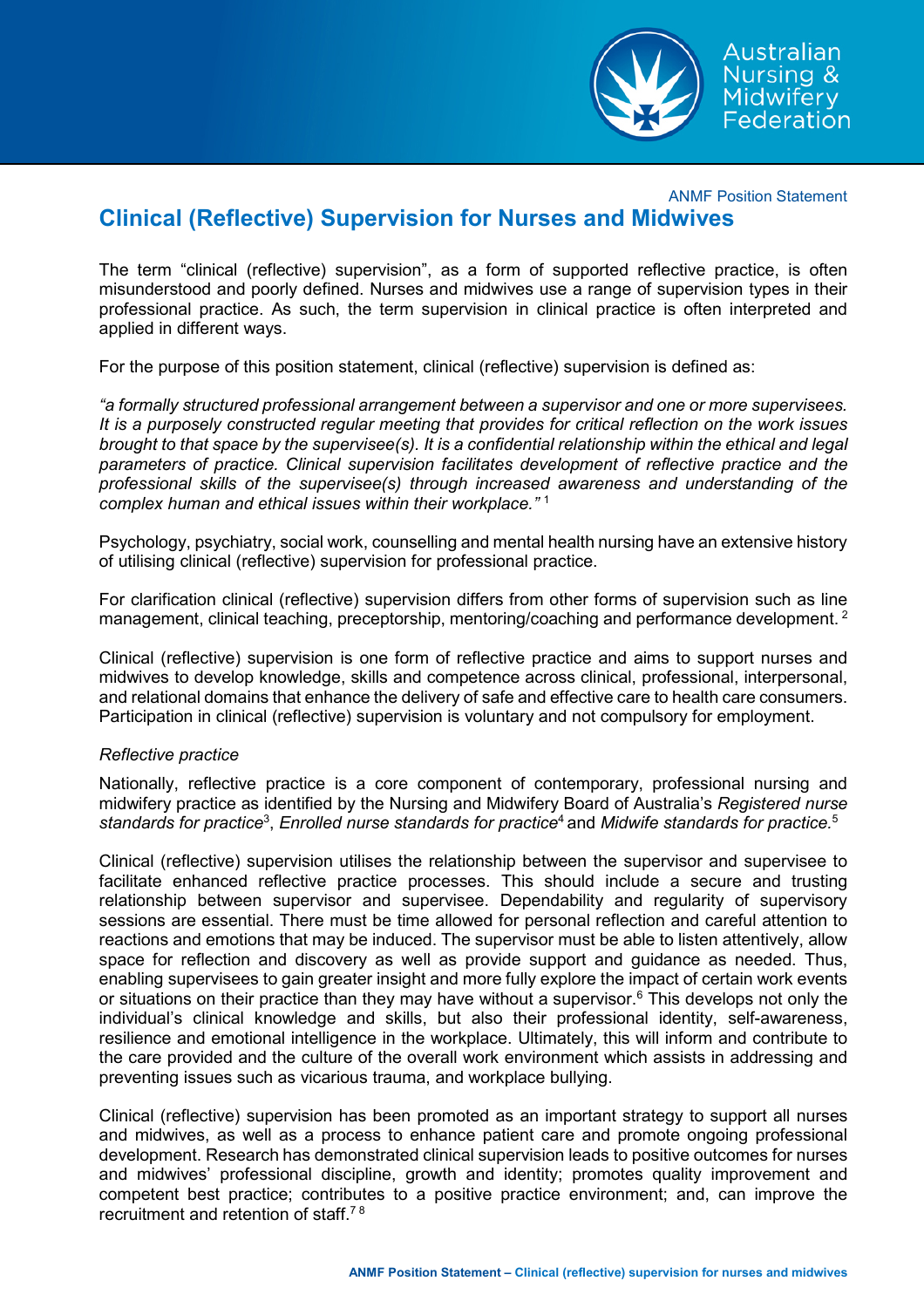

## ANMF Position Statement

Reflective practice, which is a critical component of clinical supervision, may form part of a nurse or midwives continuing professional development, where appropriate. Continuing professional development inclusive of planning and reflection (which can be in the form of clinical supervision), is essential for nurses and midwives to keep up to date with the rapidly changing health care environment and to support professional practice.

## **It is the position of the Australian Nursing and Midwifery Federation that:**

- 1. Clinical (reflective) supervision is an important component of nursing and midwifery practice. As such, regular clinical (reflective) supervision should be available to nurses and midwives during protected work time including those employed part time, or on a casual/relief basis.
- 2. Best practice clinical (reflective) supervision incorporates the following the elements:
	- a. A trusting alliance.

The supervisory relationship is underpinned by trust and confidentiality (within ethical and professional boundaries). Thus, clinical (reflective) supervision should not be provided by direct line managers or those responsible for management/oversight of other professional domains of practice of the supervisee/s.

b. A conducive environment.

Clinical (reflective) supervision requires a venue that is private, ideally away from the supervisee's work/clinical area, which reduces the possibility of the supervision being interrupted.

c. The supervisor.

Where possible, supervisees, are able to choose their supervisor, and if working in groups, other supervisees. Clinical (reflective) supervision should be provided by professionals who have undertaken specific supervisor education in clinical (reflective) supervision, including ongoing professional development in clinical (reflective) supervision, and engage in their own clinical (reflective) supervision;

d. A jointly approved agreement.

The supervisory relationship operates under an agreement established by the supervisor and supervisee/s which outlines their responsibilities, roles and expectations, clear structures on length and frequency of meetings, boundaries, processes and goals. The agenda for clinical (reflective) supervision should be set by the supervisee.

- e. Established and effective evaluation processes. Regular evaluation of the trusting alliance and agreement are undertaken. 9 10
- 3. Clinical (reflective) supervision models should be implemented at every level of the nursing and midwifery profession. Training should also be made available to all involved in clinical (reflective) supervision. This includes those undertaking nursing and midwifery education programs. Access to clinical (reflective) supervision should not be restricted to the provision of direct clinical care. It should also be made available to those working in direct non-clinical relationships with clients, including management, administration, education, research, advisory, regulatory, and policy development roles. A clear implementation strategy for clinical (reflective) supervision should be developed and followed.
- 4. Best practice should be the goal of every health service. An organisational commitment to the professional development of nurses and midwives through support and provision of clinical (reflective) supervision demonstrates their commitment to quality of care and continuous quality improvement.